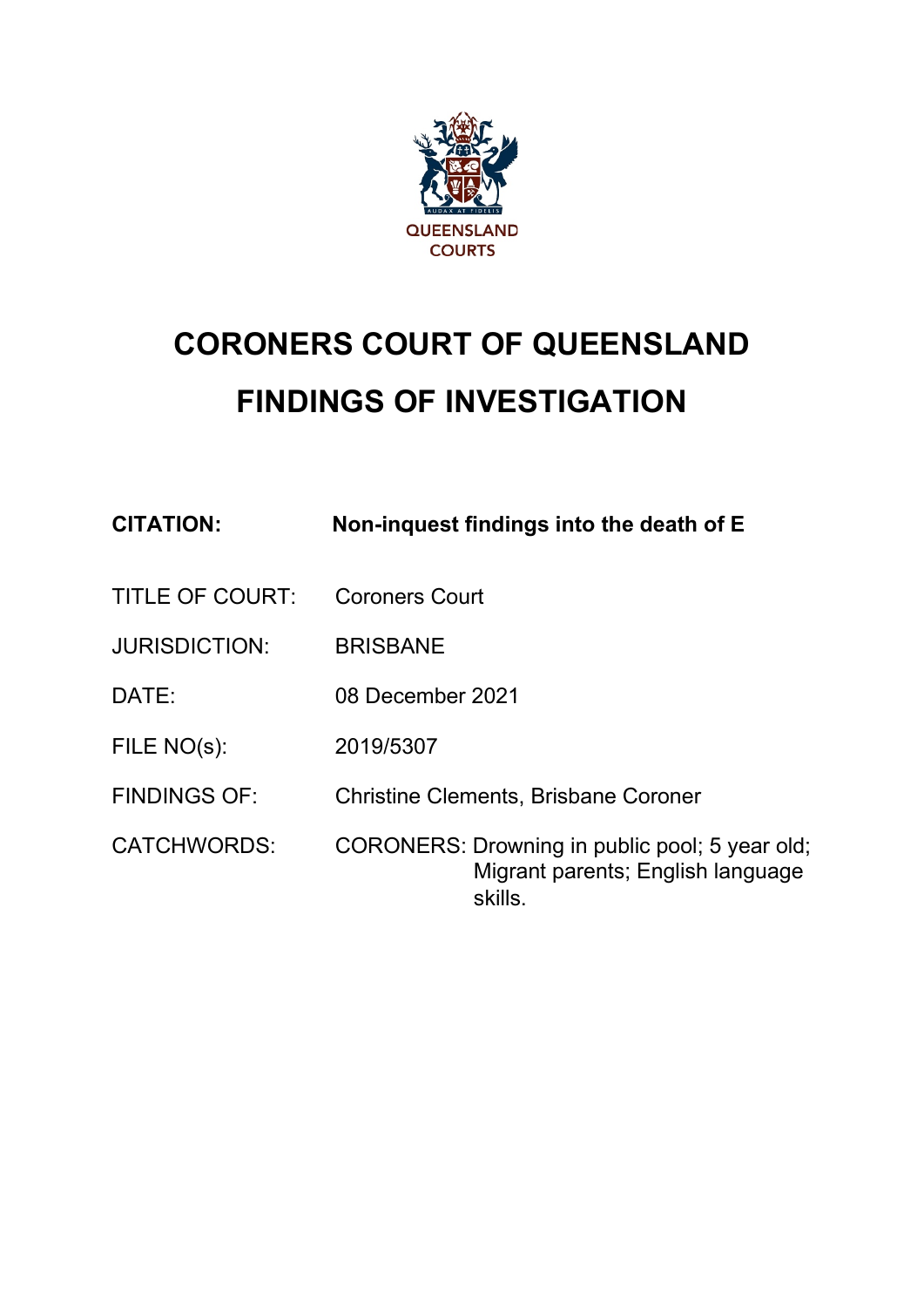## **Contents**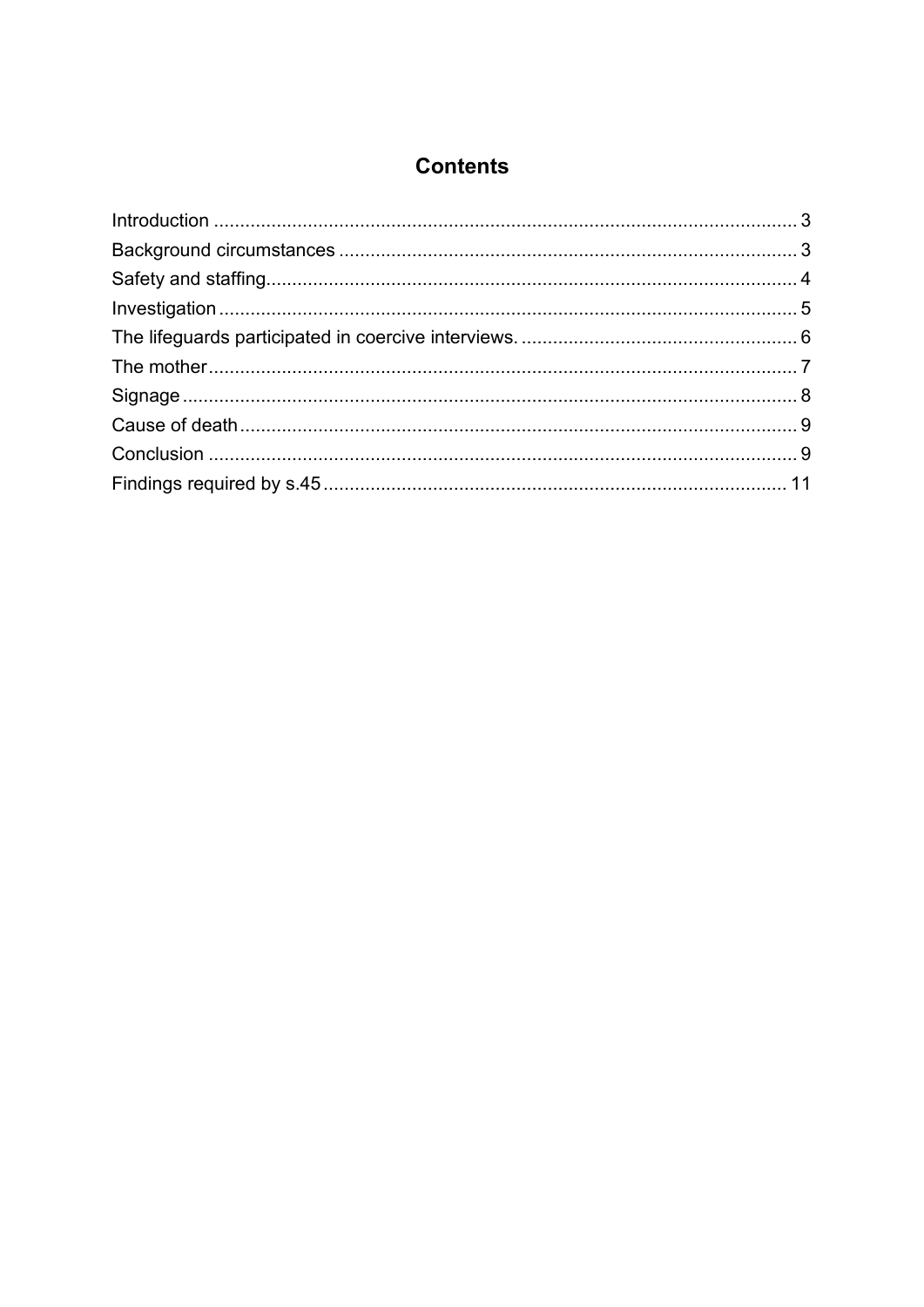## <span id="page-2-0"></span>**Introduction**

- 1. E was born in November 2014. He lived with his family at, Runcorn in Queensland.
- 2. His parents are A, father, and B, his mother.
- 3. On 16 November 2019, E was with all his family at the Runcorn Aquatic Centre, which is a public swimming pool owned by the Brisbane City Council. His parents were supervising their four children who were in the shallow ramp area of the indoor pool at the separated end of the main pool. Within a very short time, his mother realised she could no longer see him. E had moved across the concrete bulkhead separating the shallow pool from the main pool, which was deeper. E had entered the main pool, unobserved. He could not swim, and he went under the water to the bottom of the pool. He was retrieved and resuscitated before transfer to hospital.
- 4. E died in the Queensland Children's Hospital, Stanley Street Brisbane on 24 November 2019 due to hypoxic ischaemic encephalopathy caused by the near drowning. He was 5 years old at the time of his death.

#### <span id="page-2-1"></span>**Background circumstances**

- 5. E has an older sister C, aged 10 and an older brother D aged 6 as well as a younger sister F aged 18 months.
- 6. Police were alerted to the incident at about 4.00pm on the afternoon of 16 November 2019. Officers attended the Runcorn public pool where they estimated 50-60 persons were present. The facility has a maximum capacity of 100 persons.
- 7. The pool business is a fully fenced complex with four separate pools. The incident occurred in the covered pool which has a maximum depth of 1.2 metres. There is an underwater ledge for sitting on which runs along the length of the pool.
- 8. At one end of the pool there is a ramp section of the pool, across the width of the pool, which varies in depth from zero to 80 centimetres. There is a concrete bulkhead in between the shallow varying depth ramp pool area and the deeper main pool. There is a stainless-steel handrail along the tiled top of the bulkhead divider between the shallow and deeper pools. There is no physical barrier between the two pools.
- 9. At the time of the incident, the parents were both at the ramped end of the pool area, supervising their four children. The father, A said the family arrived at the pool at around 1.00pm. He had taken the two older children to the pool a week earlier. It was E's first visit to the pool.
- 10.The children were all playing in the shallow ramp end of the covered pool. The father then took E outside to the children's water play area for about half an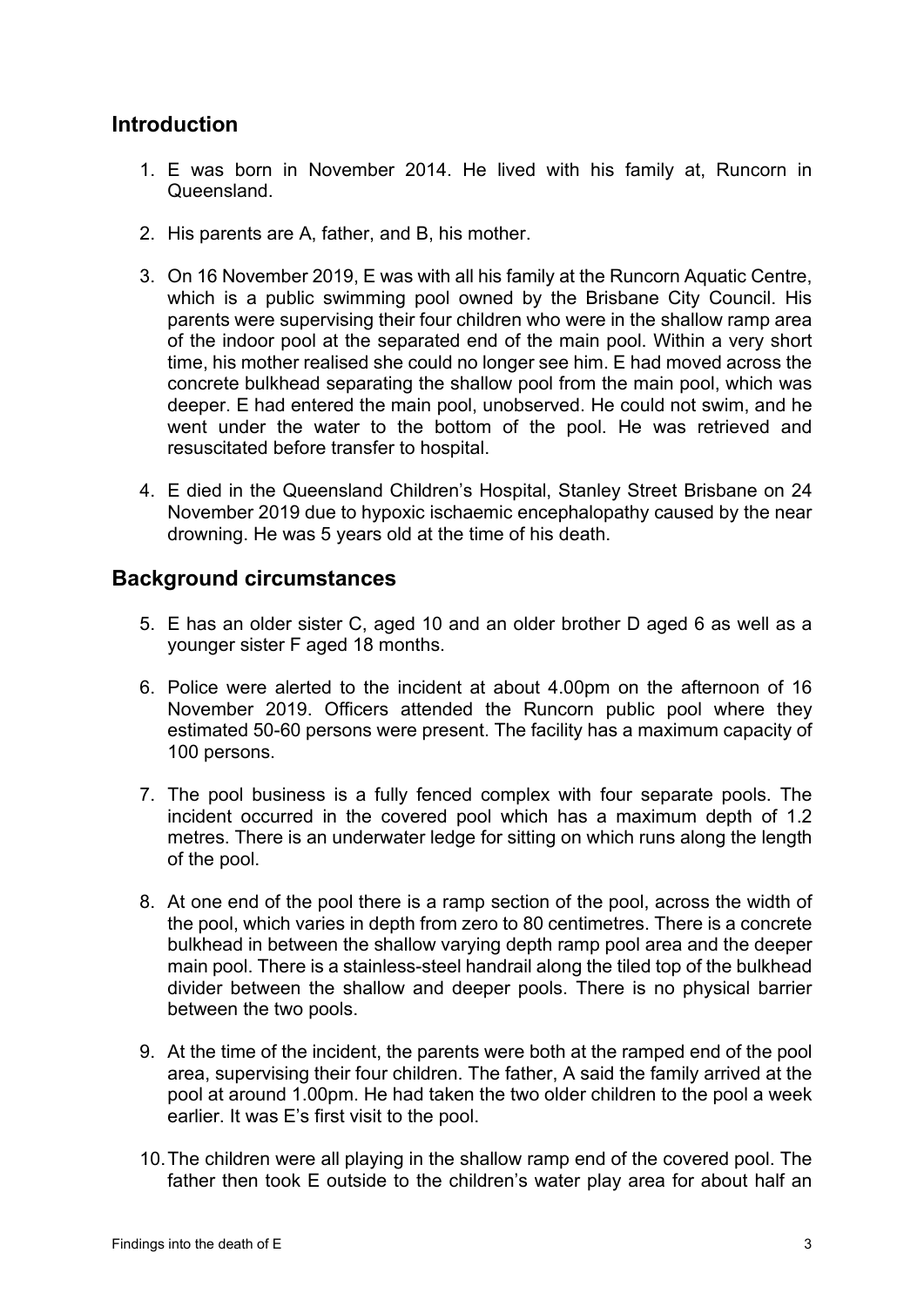hour. They returned to the inside pool when E became cold, and he then entered the shallow ramp pool and played with his sister. His two older siblings could swim a little because they had swimming classes at school but E had not yet started swimming lessons and he could not swim.

- 11.The children's mother B was watching her youngest daughter as well as the three older children. She was watching the two oldest children as they splashed and moved away from her towards the deeper water at the other end of the ramp. As she did so, she lost sight of E.
- 12.A was standing next to her. He did not recall being distracted from the children, but B suddenly realised that she could no longer see E with his brother and sisters. She looked over to the main deeper pool and she saw a dark figure under the water. She pointed this out to two other people who went underwater and retrieved E from the bottom of the pool.
- 13.Patrons and the swimming pool staff came to help, and emergency services were called. Cardiopulmonary resuscitation was commenced prior to the attendance of ambulance officers. E mother thought it looked like there were many people trying to help E, but she was not confident they knew what to do in a coordinated way.
- 14.A witness heard the mother crying out for help and he saw two men pull the boy out of the water. He saw the efforts to resuscitate the boy. He helped the father, who was distraught and needed assistance to drive to the hospital with his other children.

## <span id="page-3-0"></span>**Safety and staffing**

- 15.Police followed up with the general manager of the pool, "1" who runs the pool in the corporate form of City Venue Management Pty Ltd. He confirmed the pool operates in accordance with the Royal Life Saving Society Code and Guide for Safe Pool Operations.
- 16.Three lifeguards were assigned for duty at the venue at the time. There was also a receptionist with lifeguard qualification.
- 17.The owner stated the number of people at the venue that day was 40 people at the time. He said the capacity for the venue was 140.
- 18."2" was one of the rostered lifeguards on the day. She had worked at the pool since February 2018. She held a first aid certificate and CPR qualification from April 2019. In September 2019 she completed a Pool Lifeguard qualification.
- 19.On this day she was working on the front counter serving customers. As part of her responsibility, she attended the change room at about 3.20pm to change a soap dispenser. In her absence, lifeguard 3 covered the front desk. While in the change rooms 2 heard a woman calling out. She came out and saw people around a child and she ran to phone triple zero.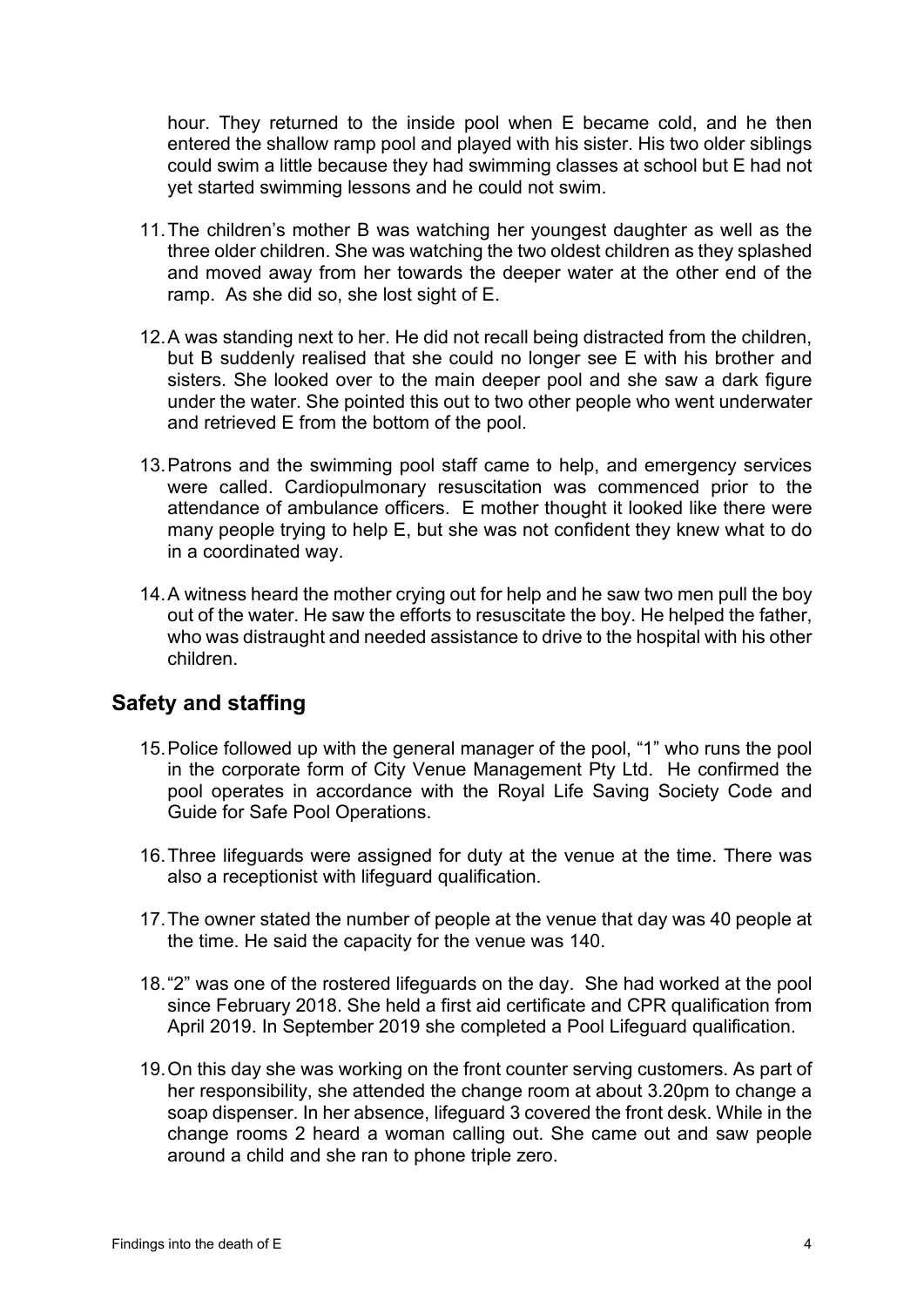- 20. "3" had worked at the pool for 18 months. He held lifesaving qualifications since December 2018. He was on duty to patrol the indoor pool, but at the time E was discovered underwater he was serving customers at the counter. He heard a woman calling out as she was running towards the counter. He came out and went to where a boy was laying on the ground. A member of the public was giving him CPR. "3" took over until ambulance officers arrived.
- 21.Two more lifeguards were working around the outside pools. They came in to help when they heard people calling out. "4" ran to get the defibrillator. He opened it and was about to use it when ambulance officers arrived and took over. "5" helped "3" with compressions on the boy.
- 22.Police reviewed CCTV footage at the pool. E had been retrieved from the bottom of the pool at 3.17pm.
- 23.They reviewed the CCTV. They noted the time recoding on the camera was showing a time 26 minutes "fast."

#### <span id="page-4-0"></span>**Investigation**

- 24.The Office of Industrial Relations investigated the circumstances in which E died at a workplace, the Runcorn Aquatic Centre. Inspection occurred on 22 November 2019. CCTV footage was reviewed.
- 25.It was noted the family was using the indoor pool ramp, which was designed to enable disability equipment and persons to enter and exit the pool. The shallow heated water on the ramp is a common area for young children to swim or paddle.
- 26.The CCTV footage recorded E playing in the shallow water which was about 30 centimetres deep. Then, he climbed under a handrail and across a separation bulkhead into the main indoor pool. He lowered himself into the water which was 1.2 metres deep. E was about 1.1 metres tall. He splashed for a short time before submerging under the water. No-one noticed this happening.
- 27.E was underwater for 1 minute 30 seconds before his mother saw that he was underwater at the bottom of the main pool. She attracted the attention of a person who dived into the pool and retrieved E, who was unresponsive.
- 28.People shouted for help and lifeguards were responded within 10-14 seconds and commenced cardiopulmonary resuscitation including chest compressions. After a couple of minutes one them ran to the counter and returned with a medical kit which contained oxygen and a defibrillator. CPR continued until ambulance officers took over about 8 minutes later.
- 29.As noted by police, the CCTV time stamp was incorrect. The actual time was 26 minutes earlier than stated on the CCTV footage.
- 30.The footage showed approximately 40 people in the indoor pool at the time.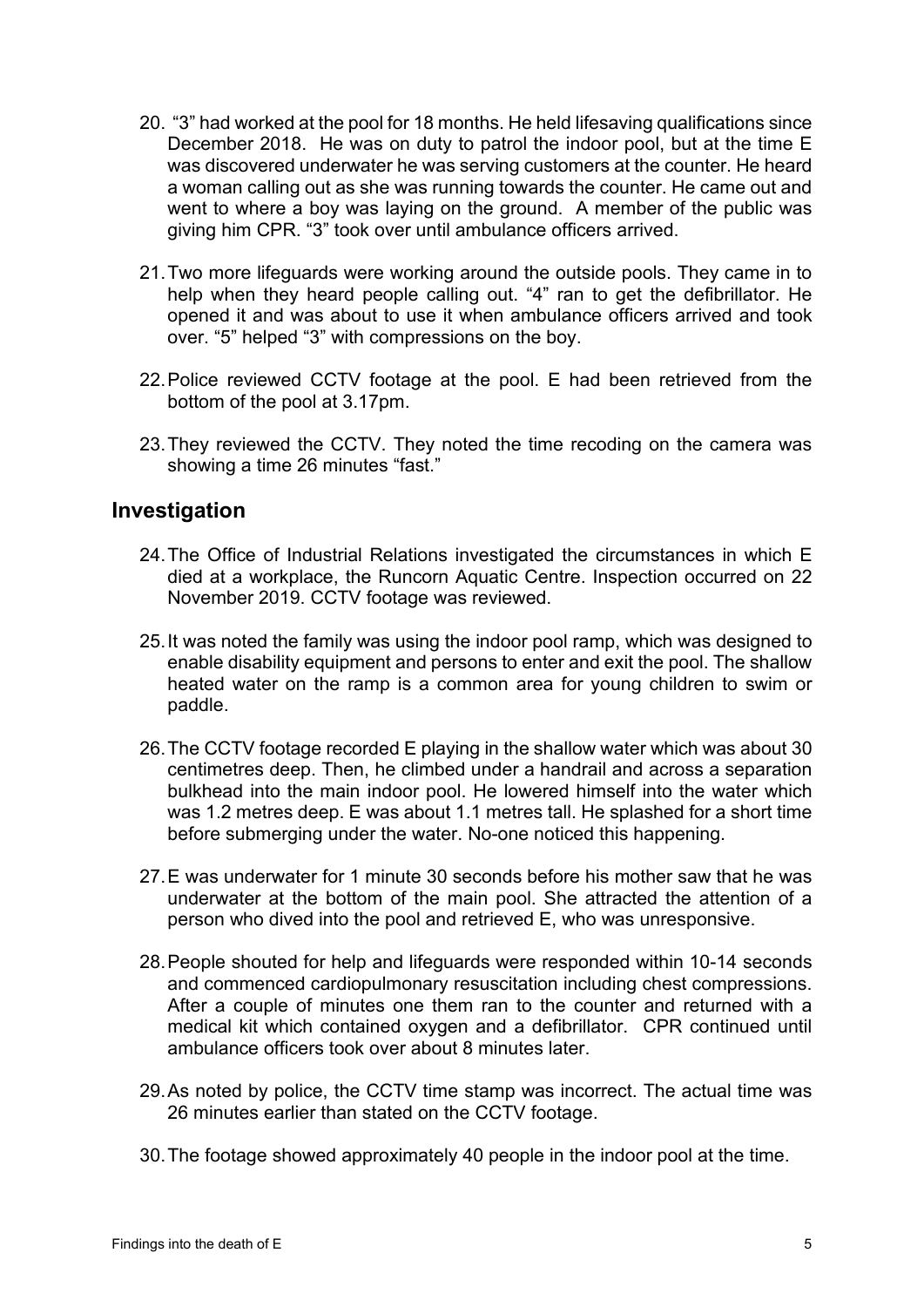- 31.There were three active lifeguards on duty which exceeded the guide ratio of lifeguards to persons in the water of 1:100. A fourth staff member was on duty at the counter. This person also had lifeguard qualifications.
- 32.The investigating inspector established the lifeguards were aware of their required responsibilities, and actions and equipment and communication. They acted in accordance with what was required of them.

#### <span id="page-5-0"></span>**The lifeguards participated in coercive interviews.**

- 33.From this information the following has been extracted and noted:
- 34.Prior to this incident, there may not have been compliance with wrist bands identifying children underage.
- 35.The rotation plan to monitor around pools systemically was not adhered to throughout all the shift.
- 36.With hindsight, another additional lifeguard could have been called that day, (presumably because a jumping castle was being used outside and required two lifeguards to be in attendance.)
- 37.One lifeguard was serving at the counter for a couple of minutes and had not called for a replacement.
- 38.The response from the counter, which was 12 metres away, occurred within14 seconds.
- 39.A lifeguard who was at the outdoor pool at the time of alarm was 12 metres away and responded within 10 seconds.
- 40.The rostered counter service person, who was also a qualified as a lifeguard, was required to attend in the toilet area at the time of the alarm. The response time was 36 seconds.
- 41.The investigator also coercively interviewed the parents.
- 42.Of interest to the coroner, the following has been noted -
- 43. The father understands very little English.
- 44.He had attended the pool once before the day of incident, and once after.
- 45.He had not been to other pools or to the ocean.
- 46.He and his wife and 4 children attended the pool during the afternoon.
- 47.There was no conversation with parents and staff, just payment upon entry.
- 48.Conversation was with their 10 year old daughter.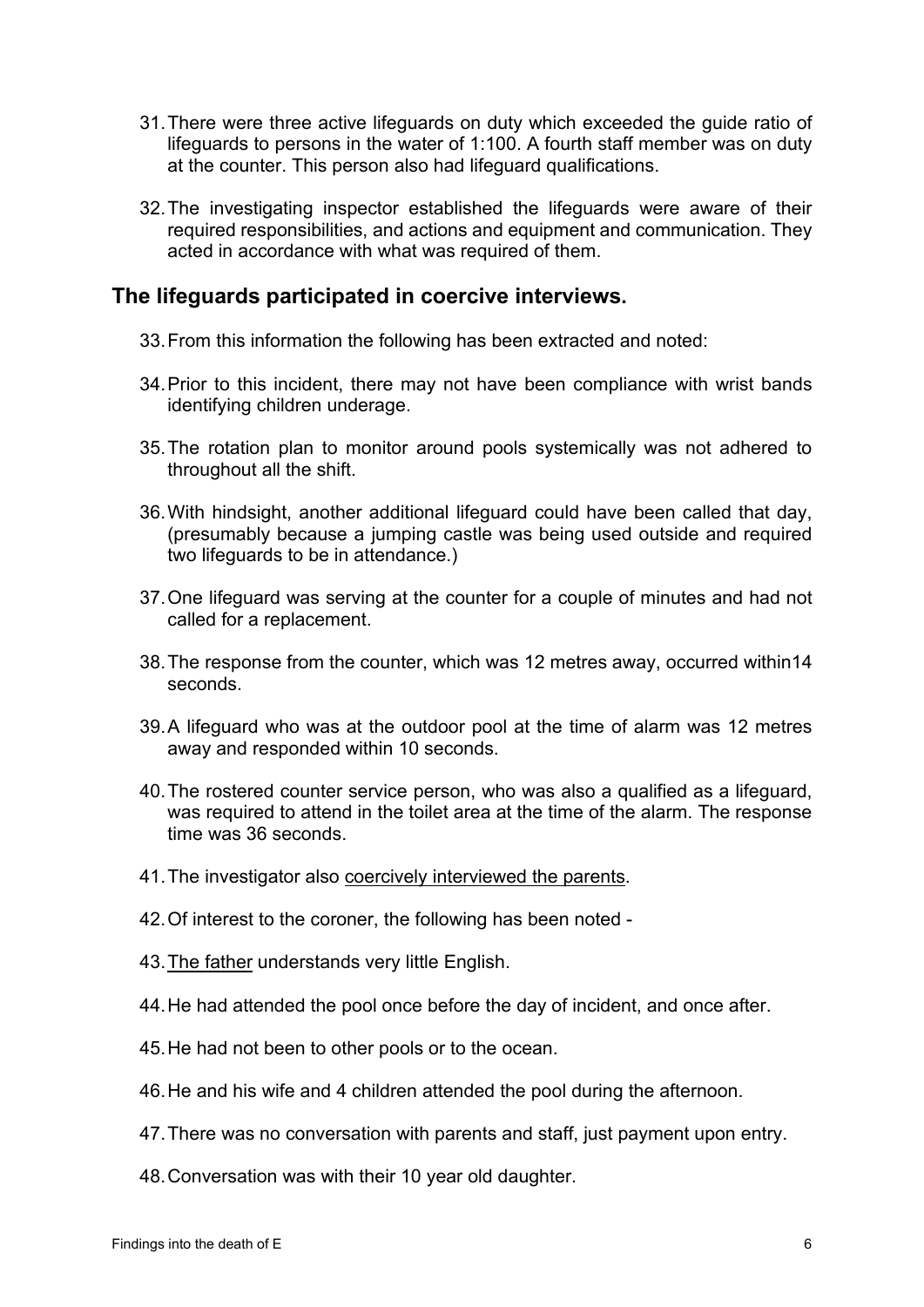- 49.He could not recall staff questions about the children's age.
- 50.No wrist bands were given. (used to identify children under a certain age.)
- 51.He cannot read (English) and did not know anything about the signs at the pool, (which gave information, including in pictorial form.)
- 52.He said only his daughter could swim a little.
- 53.Staff did not talk about watching his children or the children in the water.
- 54.He did not go in the water, he cannot swim. Although he had grown up around water.
- 55.He stood by his wife, about half a metre back from the water at the shallow ramp end.
- 56.He had been in Australia for 20 years.
- 57.He does not know what the pictogram supervision signs meant.
- 58.He could not recall seeing lifeguards.
- 59.He believes the lifeguards' job is to pick up anyone about to drown.
- 60.He noticed they have put up a fence since.
- 61.He does not understand what supervision of your child in the water means.
- 62.He thinks workers or lifeguards are responsible for keeping swimming children safe in the water.
- 63.He believed it was just seconds before realising E was missing and before he was found

#### <span id="page-6-0"></span>**The mother**

- 64.The mother does not understand English at all.
- 65.She had attended the pool once before, on the day of incident, and once after.
- 66.She said her children, C and D could swim.
- 67.No arm bands were given upon entry to the pool.
- 68.She thinks her husband would have told her if they said anything at the front entry.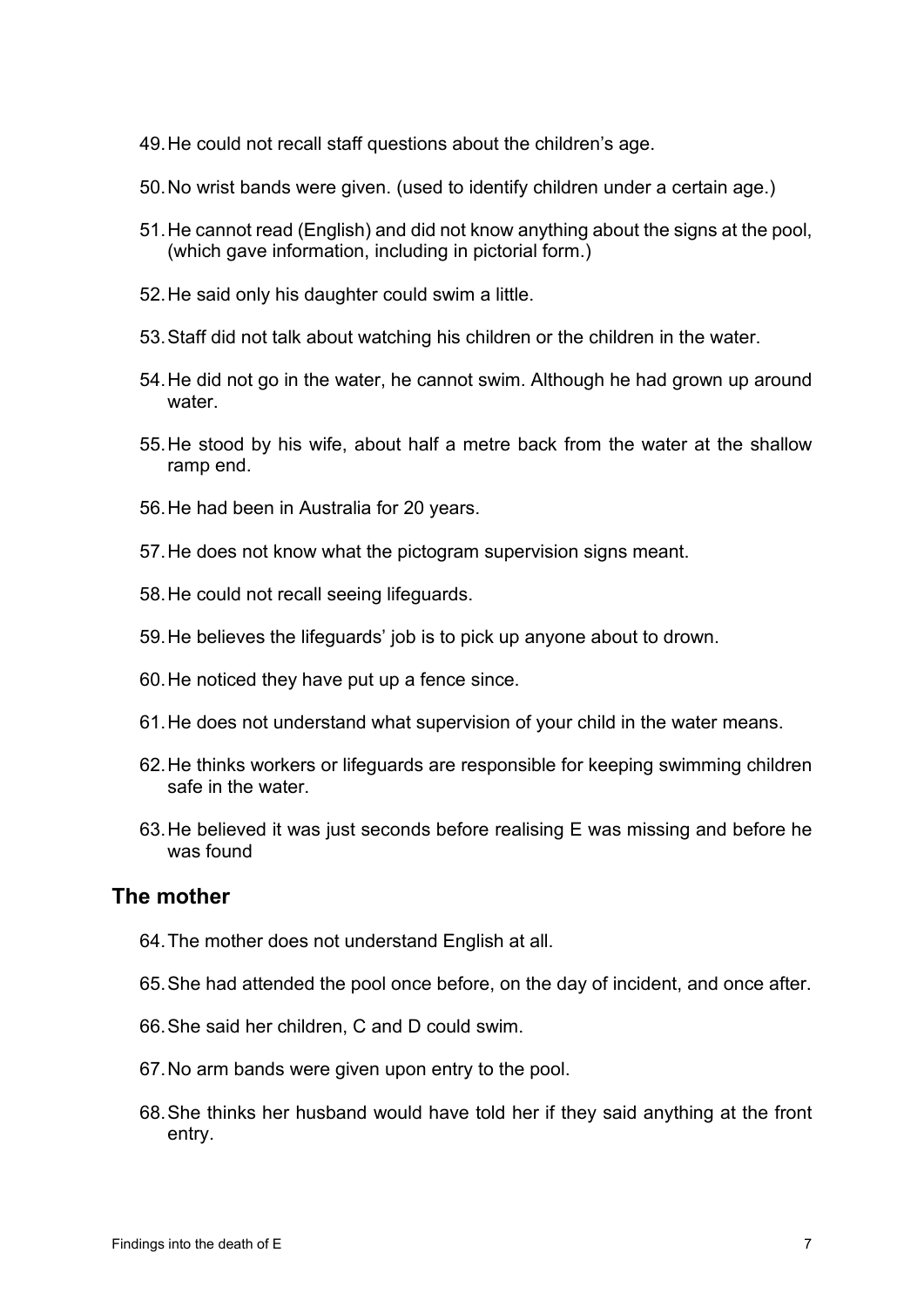- 69.She said if "they "had told her it was our responsibility to take care of our kids, she would not have let them in.
- 70.She cannot swim and did not go in the water.
- 71.The two older children went down the ramp into deeper water.
- 72.She said she and her husband were watching the (older) children and we were distracted
- 73.E had moved across and jumped into deep water.
- 74.It only took a moment. She thought he had gone to the play area, so his father went to check.
- 75.She went around the other area of the pool and saw E
- 76.She did not know what the pictogram sign on the wall meant.
- 77.She assumed there was supervision to watch out for everyone
- 78.Immediately before, there was a lifeguard going around the place
- 79.She has been back with the lawyer.
- 80.She had seen that now the pool has a fence which would have saved her child.
- 81.She had not grown up around water.
- 82.She had been in Australia for 8 years
- 83.She thinks that parents are responsible for ensuring children are safe.
- 84.She thinks more lifeguards should be at the pool, and videos to monitor.
- 85.Her older children are still going to swimming classes at school
- 86.She does not let them go back to this pool
- 87.She insisted to see part of the video to see E falling as she wanted to see if he was pushed. (He was not.)

## <span id="page-7-0"></span>**Signage**

- 88.There are numerous safety signs throughout the swimming complex, explaining the need for active and constant supervision of children and non-swimmers. Patrons are informed that lifeguards are not babysitters.
- 89.Pictorial messaging is used as a means of communication to address lack of English language skills.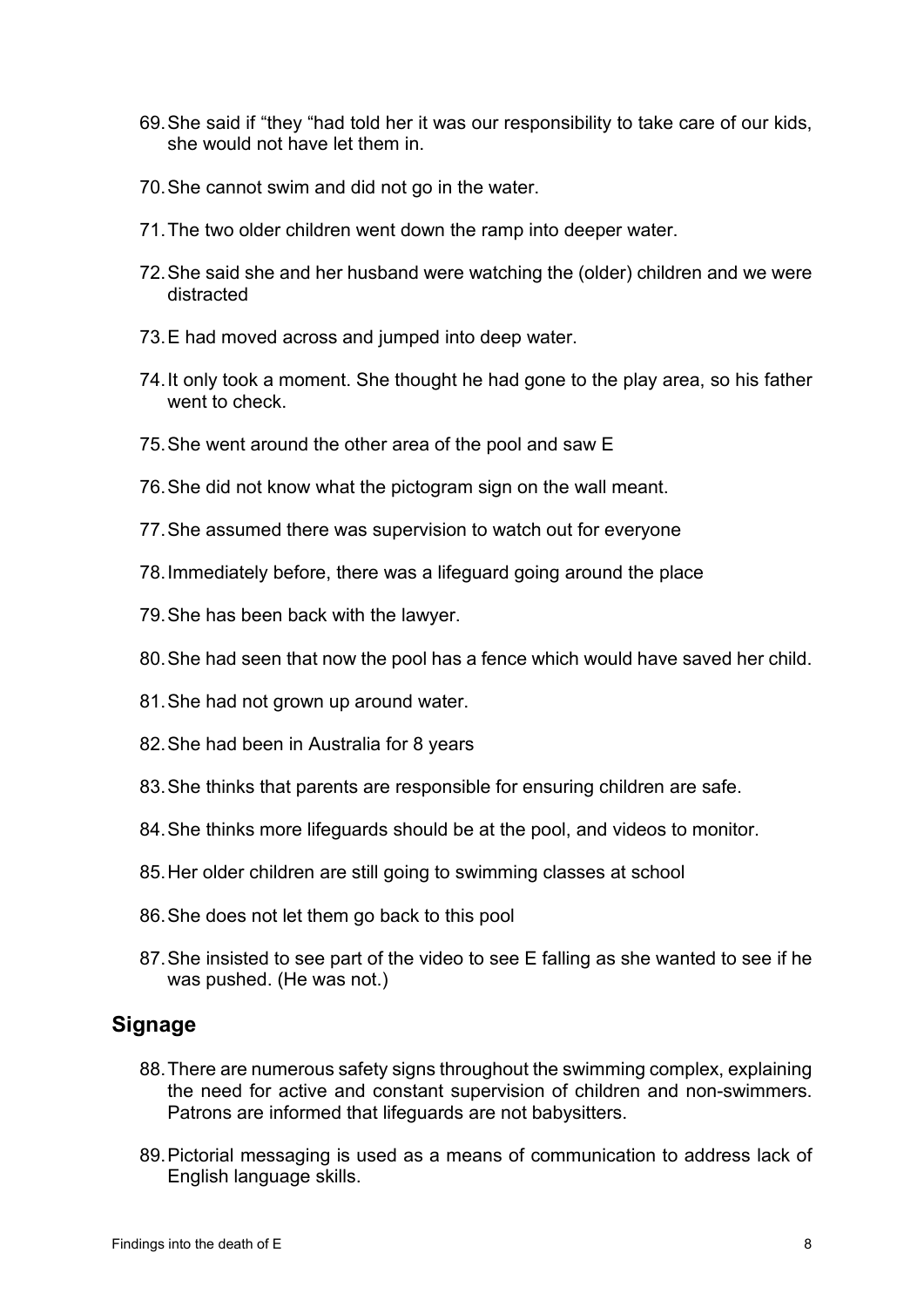## <span id="page-8-0"></span>**Cause of death**

- 90.Autopsy examination was limited to external examination only, together with review of hospital records, toxicology, CT and imaging and review of the CCTV footage from the pool.
- 91.CT imaging did not show any skeletal injury. There were changes evident in the brain (loss of cerebral grey and white differentiation.)
- 92.A pre-existing right sided aortic arch which had been diagnosed antenatally was evident.
- 93.On arrival to hospital E's Glasgow coma score was at the lowest reading of 3/15, with fixed dilated pupils and profound metabolic acidosis. There was swelling in the brain and evidence of aspiration in the lungs. His condition was attributed to severe hypoxic brain injury. He was cared for in the intensive care unit and his family were told of his very poor condition and the likelihood that he would not live. His family held onto the hope of his recovery and treatment and supportive measures were continued for longer than usual, respecting the family's wishes. Despite all treatment E did not recover and he died on 24 November 2019.
- 94.The pathologist concluded E died due to hypoxic ischaemic encephalopathy, because of near- drowning.

#### <span id="page-8-1"></span>**Conclusion**

- 95.E was a five year who could not swim when he moved across a bulkhead, separating the shallow and deeper water at the indoor pool at the Runcorn Aquatic Centre.
- 96.At the time, there was no physical barrier between the shallow water at one end of the pool and the main pool area of greater depth. E moved across from the smaller shallow water into the main pool area, unobserved by his parents, who were in the immediate vicinity. This occurred within a matter of seconds.
- 97.CCTV footage recorded E momentarily splashed at the surface before sinking below the water surface. His mother realised she could no longer see E and she pointed out to a bystander what she thought was someone on the bottom of the deeper pool. That person retrieved E who had been underwater for 90 seconds.
- 98.All efforts to resuscitate E were made by staff who were trained in resuscitation, and ambulance officers continued resuscitation before transfer to hospital. Sadly, E died on 24 November 2019 in the Queensland Children's Hospital due to oxygen deprivation to the brain which occurred during the near drowning.
- 99.The investigation information indicates E's father had been in Australia for twenty years but had very limited English language. His mother had been in Australia for eight years and had no English language. They relied on the language skills of their 10 year old daughter to a large extent.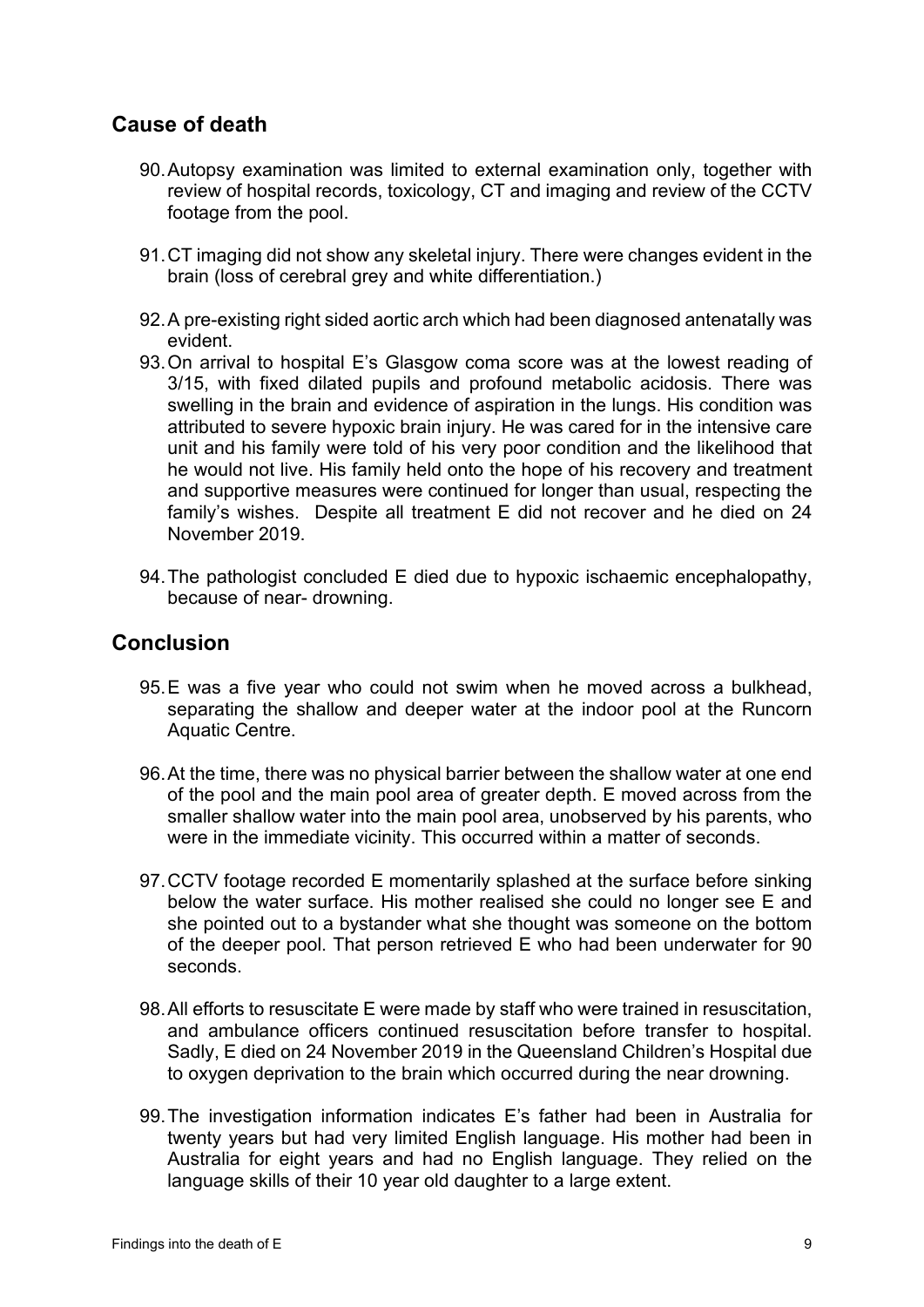100.They did not understand the written large signage at the entrance to the pool warning parents / guardians of " KEEP WATCH POLICY". This specifically stated parents and guardians be prepared to get wet at all times.

It stated :

"0-5 year olds & non-swimmers must be within arm's reach of you."

"6-10 year olds must require your constant active supervision."

101. There was a large pictorial sign at the end of the ramp where E and his siblings were in the water. The sign was headed:

"LIFEGUARDS ARE NOT BABYSITTERS "

- 101. The sign showed pictograms to visually convey the message of the kind of supervision required by for the different age groups of children when in the water.
- 102. Afterwards, E's parents indicated they did not understand the pictogram's meaning.
- 103.Neither parent could swim.
- 104.They assumed pool lifeguards had responsibility to keep their children safe from drowning although the mother acknowledged parents are responsible for their children's safety.
- 105.The facts of E's tragic death are clear and do not require an inquest.
- 106.The information available to the coroner indicates E's parents had very limited English language skills. Accepting this as factual, it follows that lack of knowledge of the spoken and written English language was a critical factor in the circumstances leading to E's death.
- 107.E and his siblings were learning English, and his two older siblings had commenced swimming classes through school, but his parents remained at significant disadvantage due to their lack of English language skills, and the physical skill of swimming. His father had been in Australia for 20 years, and his mother for 8 years.
- 108.Preventing another similar death of a child from a migrant family requires resourcing to parents to develop English language skills, as well as how to swim.
- 109.I understand there are programs such as Adult Migrant English Program, which is advertised as a free Commonwealth program available to migrants, permanent visas holders and those eligible for temporary visas as well as Australian citizens previously holding a permanent visa. Access includes those who may have been in Australia for many years.